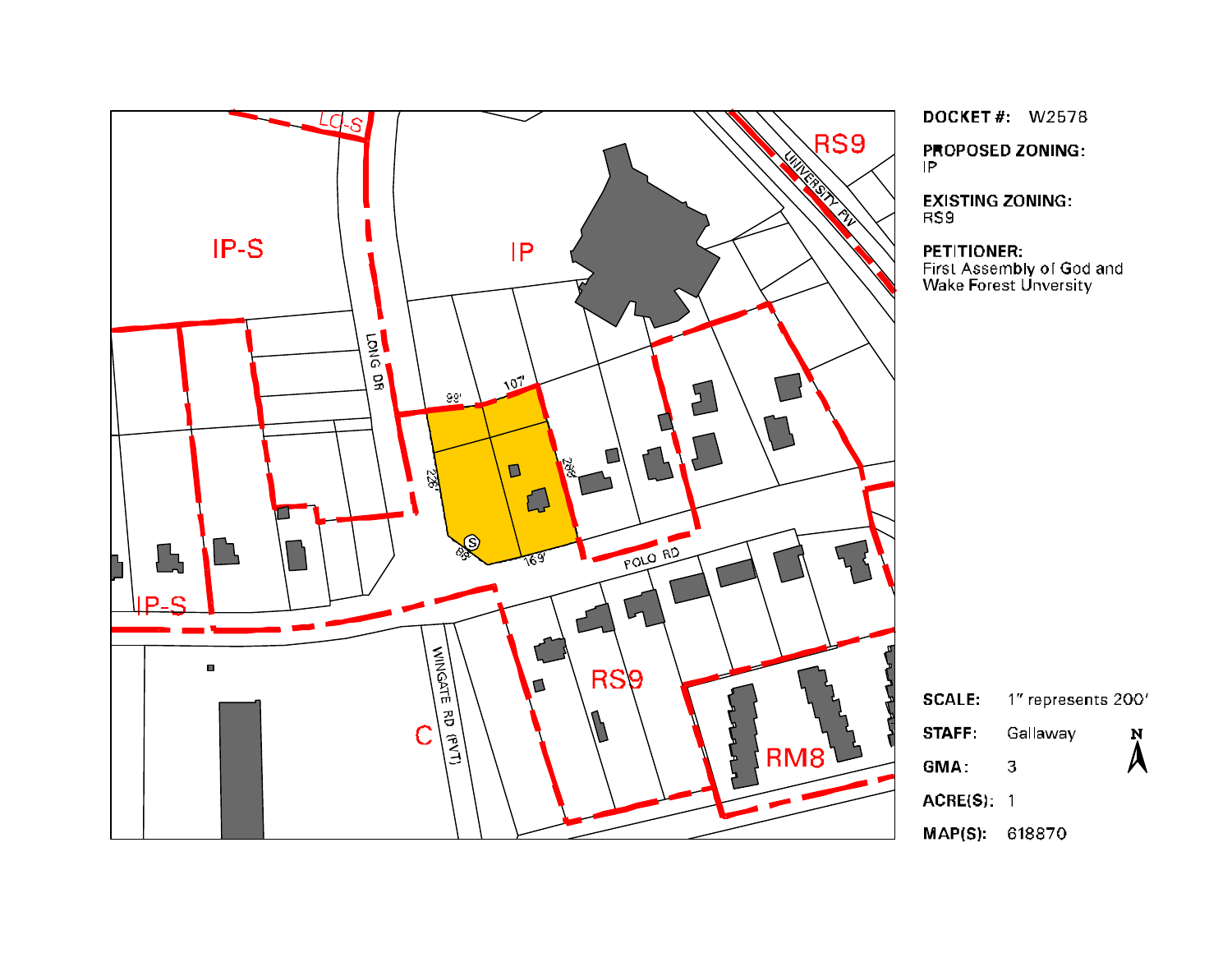September 20, 2002

First Assembly of God, Inc. and Wake Forest University 3730 University Parkway Winston-Salem, NC 27106

### RE: ZONING MAP AMENDMENT W-2578

Dear Sirs:

The attached report of the Planning Board to the Board of Aldermen is sent to you at the request of the Aldermen. You will be notified by the City Secretary's Office of the date on which the Aldermen will hear this petition.

Sincerely,

A. Paul Norby, AICP Director of Planning

pc: City Secretary's Office, P.O. Box 2511, Winston-Salem, NC 27102 Anita M. Conrad, Counsel, Wake Forest University, Reynolda Hall, Room 202, 1834 Wake Forest Road, Winston-Salem, NC 27106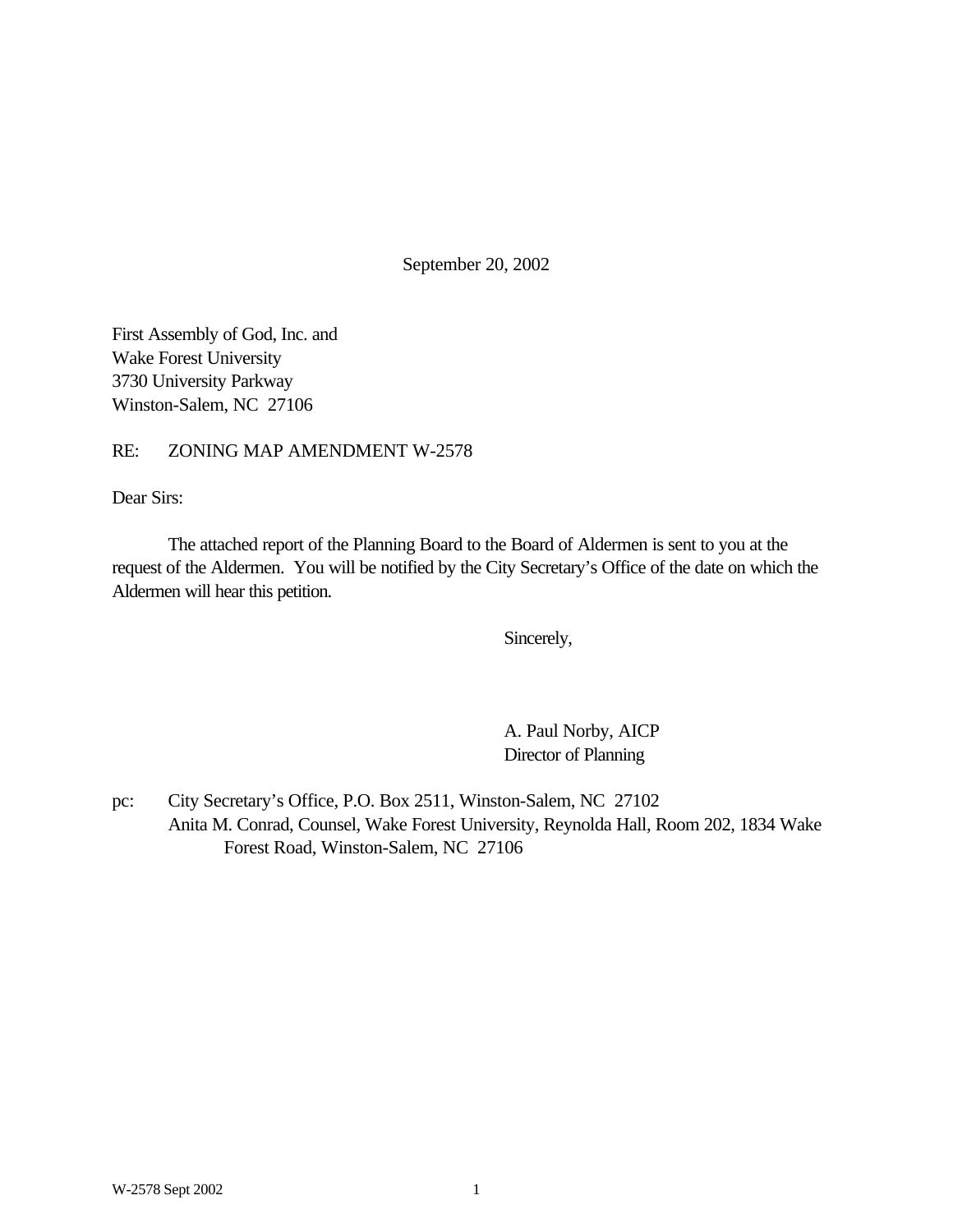## **ACTION REQUEST FORM**

**DATE**: September 20, 2002 **TO**: The Honorable Mayor and Board of Aldermen **FROM**: A. Paul Norby, AICP, Director of Planning

## **BOARD ACTION REQUEST**:

Request for Public Hearing on zoning map amendment of First Assembly of God, Inc. and Wake Forest University

## **SUMMARY OF INFORMATION**:

Zoning map amendment of First Assembly of God, Inc. and Wake Forest University from RS-9 to IP: property is located on the northeast corner of Polo Road and Long Drive (Zoning Docket W-2578).

### **PLANNING BOARD ACTION**:

| <b>MOTION ON PETITION: APPROVAL</b> |                     |
|-------------------------------------|---------------------|
| FOR:                                | <b>UNANIMOUS</b>    |
| <b>AGAINST:</b>                     | <b>NONE</b>         |
| <b>SITE PLAN ACTION:</b>            | <b>NOT REQUIRED</b> |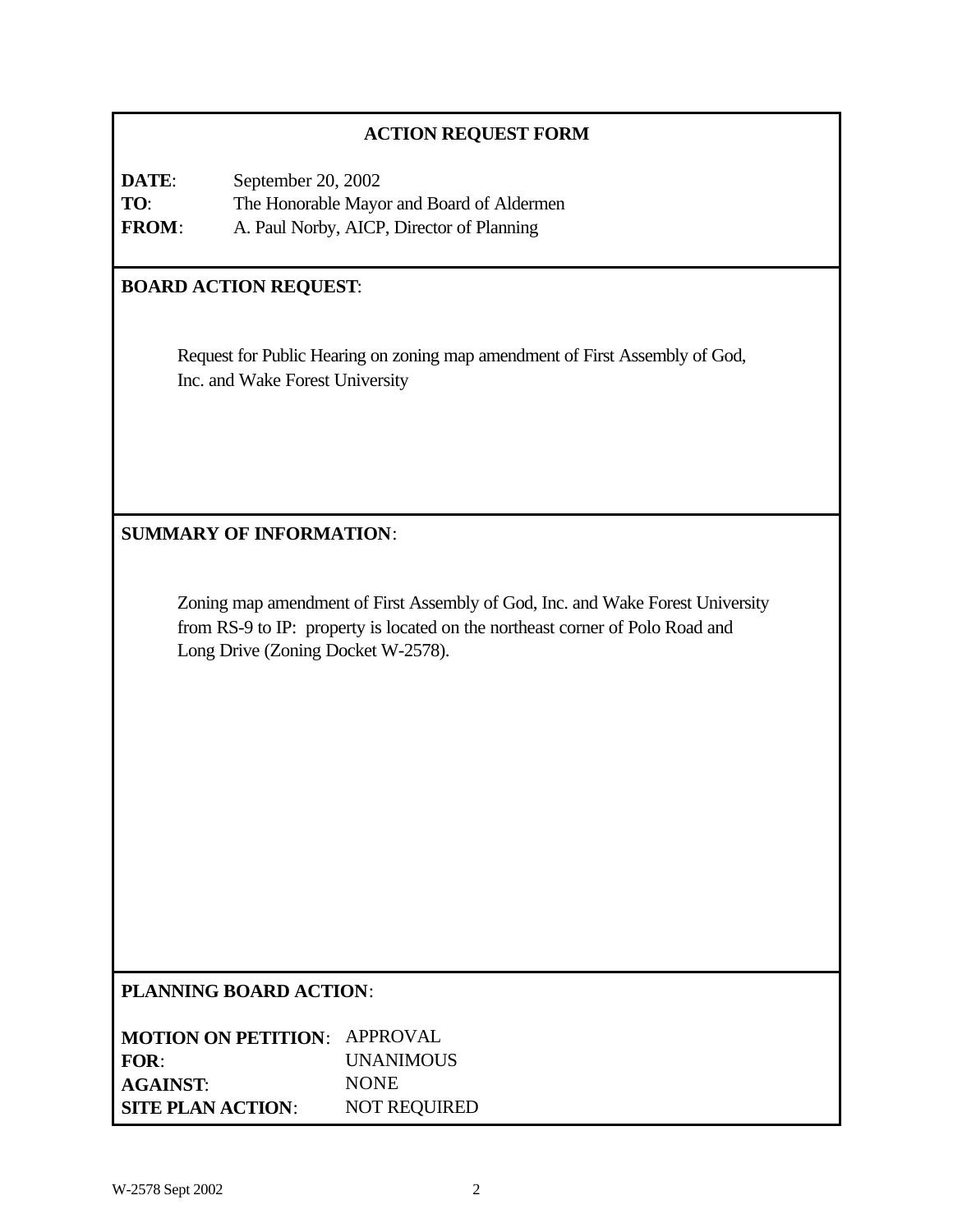### CITY ORDINANCE - GENERAL USE

Zoning Petition of First Assembly of God, Inc. and Wake Forest University, Docket W-2578

AN ORDINANCE AMENDING THE WINSTON-SALEM CITY ZONING ORDINANCE AND THE OFFICIAL ZONING MAP OF THE CITY OF WINSTON-SALEM, N.C.

\_\_\_\_\_\_\_\_\_\_\_\_\_\_\_\_\_\_\_\_\_\_\_\_\_\_\_\_\_\_\_\_\_\_\_\_\_\_\_

BE IT ORDAINED by the Board of Aldermen of the City of Winston-Salem as follows:

Section 1. The Winston-Salem City Zoning Ordinance and the Official Zoning Map of the City

of Winston-Salem, N.C. are hereby amended by changing from  $RS-9$  to  $IP$  the zoning classification of

the following described property:

Tax Block 2286, Tax Lot 204A, 204B, 302A, and 302B

Section 2. This ordinance shall become effective upon adoption.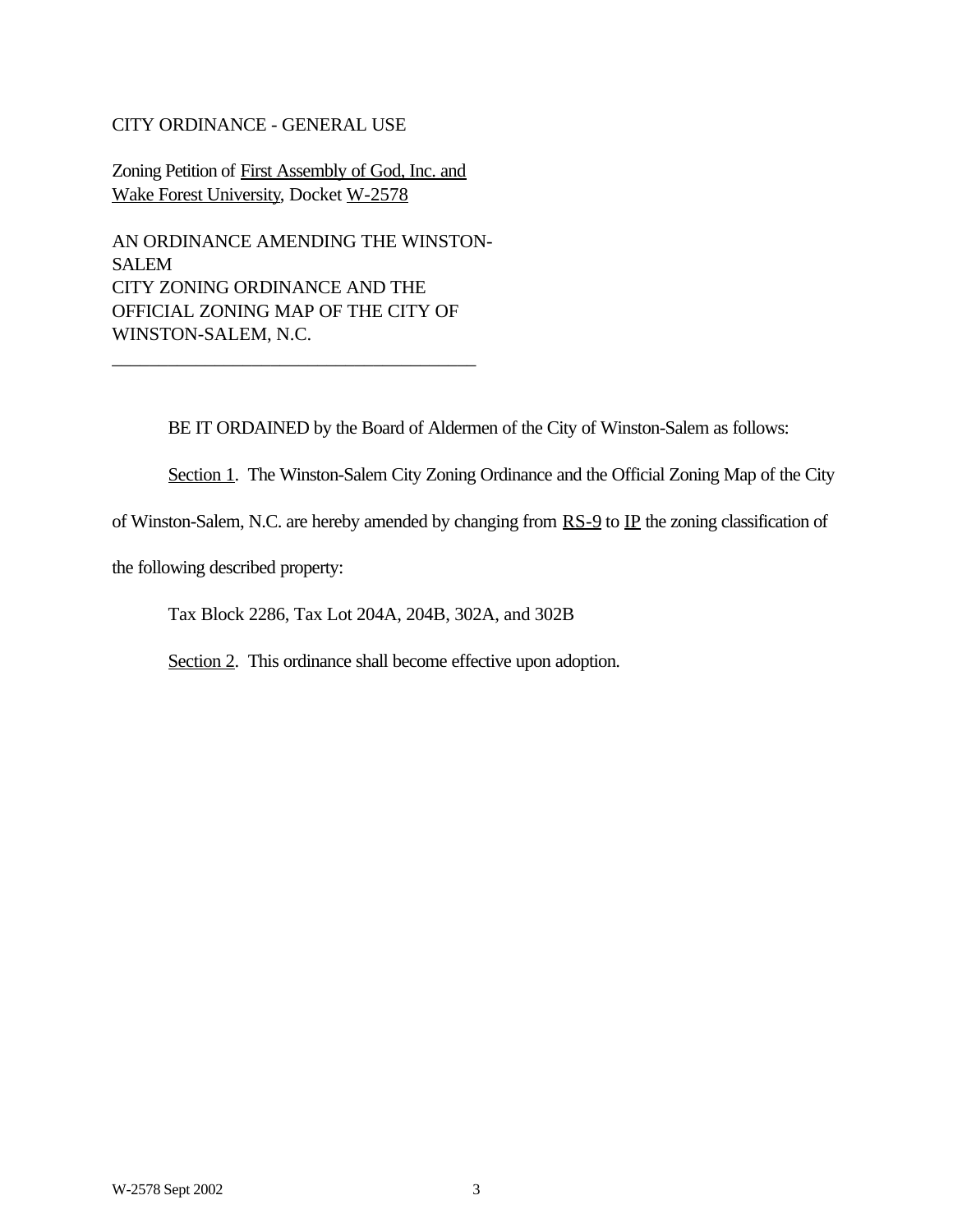### **ZONING STAFF REPORT**

## **DOCKET #** W-2578 **STAFF:** Suzy Gallaway

Petitioner(s): First Assembly of God, Inc. and Wake Forest University Ownership: Same

### **REQUEST**

| From: | $RS-9$ |
|-------|--------|
| To:   | ΙP     |

Both general and special use district zoning were discussed with the applicant(s) who decided to pursue the zoning as requested.

NOTE: This is a general use zoning petition; therefore, <u>ALL</u> uses permitted in the above requested district should be considered.

Acreage: 1.0 acre

## **LOCATION**

Street: Northeast corner of Polo Road and Long Drive. Jurisdiction: City of Winston-Salem. Ward: Northwest.

## **PROPERTY SITE/IMMEDIATE AREA**

Existing Structures on Site: Single family home and outbuilding. Adjacent Uses:

- North First Assembly of God Church, zoned IP.
- East Single family home, zoned RS-9.
- South Wake Forest University, zoned C and single family homes, zoned RS-9.
- West Single family homes zoned RS-9, and a parking lot zoned IP-S.

### **GENERAL AREA**

Character/Maintenance: Well-maintained residential and institutional uses. Development Pace: Moderate.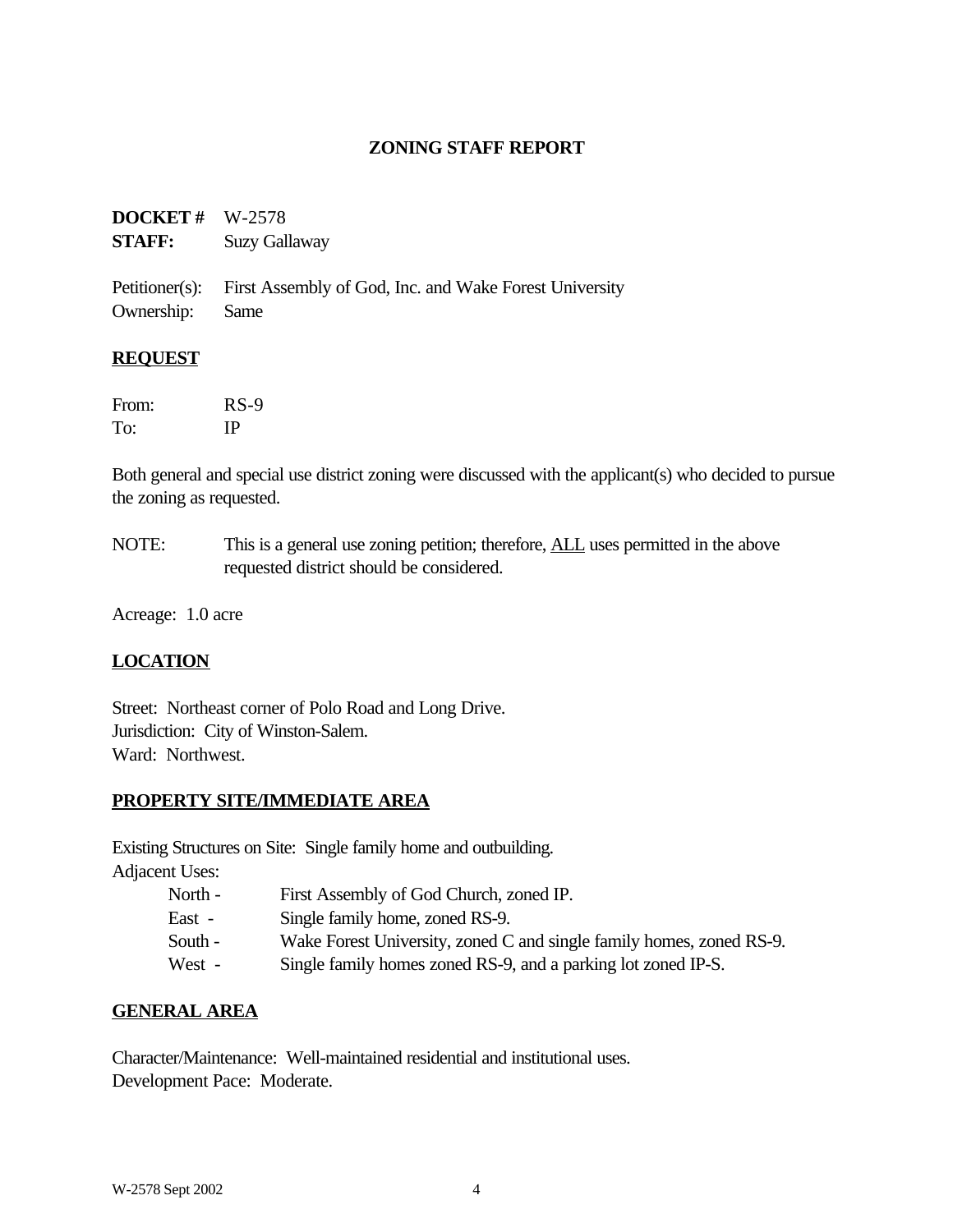## **PHYSICAL FEATURES/ENVIRONMENTAL REVIEW**

Impact on Existing Features: No impact determined with general use request.

Topography: There is an approximate change in elevation on the subject property of 18' (from an approximate elevation of 978' in the east/southeast down to an approximate elevation of 860' in the west).

Watershed: Site is not within the boundaries of a water supply watershed.

## **TRANSPORTATION**

Direct Access to Site: Long Drive and Polo Road. Street Classification: Long Drive - minor thoroughfare; Polo Road - minor thoroughfare. Average Daily Traffic Count/Estimated Capacity at Level of Service D (Vehicles per Day): Long Drive between Polo Road and University Parkway  $= 6,300/11,100$ . Polo Road between Long Drive and Student Drive = 21,000/32,200. University Parkway between Polo Drive and Long Drive = 16,000/32,200. Planned Road Improvements: U-2924 - University Parkway (SR 4000), from North Point Boulevard (SR 3973) to Hanes Mill Road (SR 1672) to add additional lanes (2.7 miles); Feasibility Study Re-evaluation In Progress. Sidewalks: Exist on south side of Polo Road. Transit: Route 16 along Polo Road to Long Drive.

Bike: Route 19 along Polo Road.

# **HISTORY**

Relevant Zoning Cases:

- 1. Wake Forest University; RS-9 to IP-S (College or University); approved November 1, 1999; north side of Polo Road west of Long Drive; 7.63 acres; Planning Board and staff recommended approval.
- 2. W-2392; RS-9 to IP-S (Multiple Institutional Uses); approved July 17, 2000; southwest side of University Parkway across from Macon Drive; 8.98 acres; Planning Board and staff recommended approval.
- 3. W-2236; RS-9 to IP-S (Outdoor Recreation and Church or Religious Institution, Community); approved July 6, 1998; west side of Long Drive north of Polo Road; 5.12 acres; Planning Board and staff recommended approval.

## **CONFORMITY TO PLANS**

GMP Area (*Legacy*): Suburban Neighborhoods (GMA 3). Relevant Comprehensive Plan Recommendation(s): One of the goals in *Legacy* is to preserve and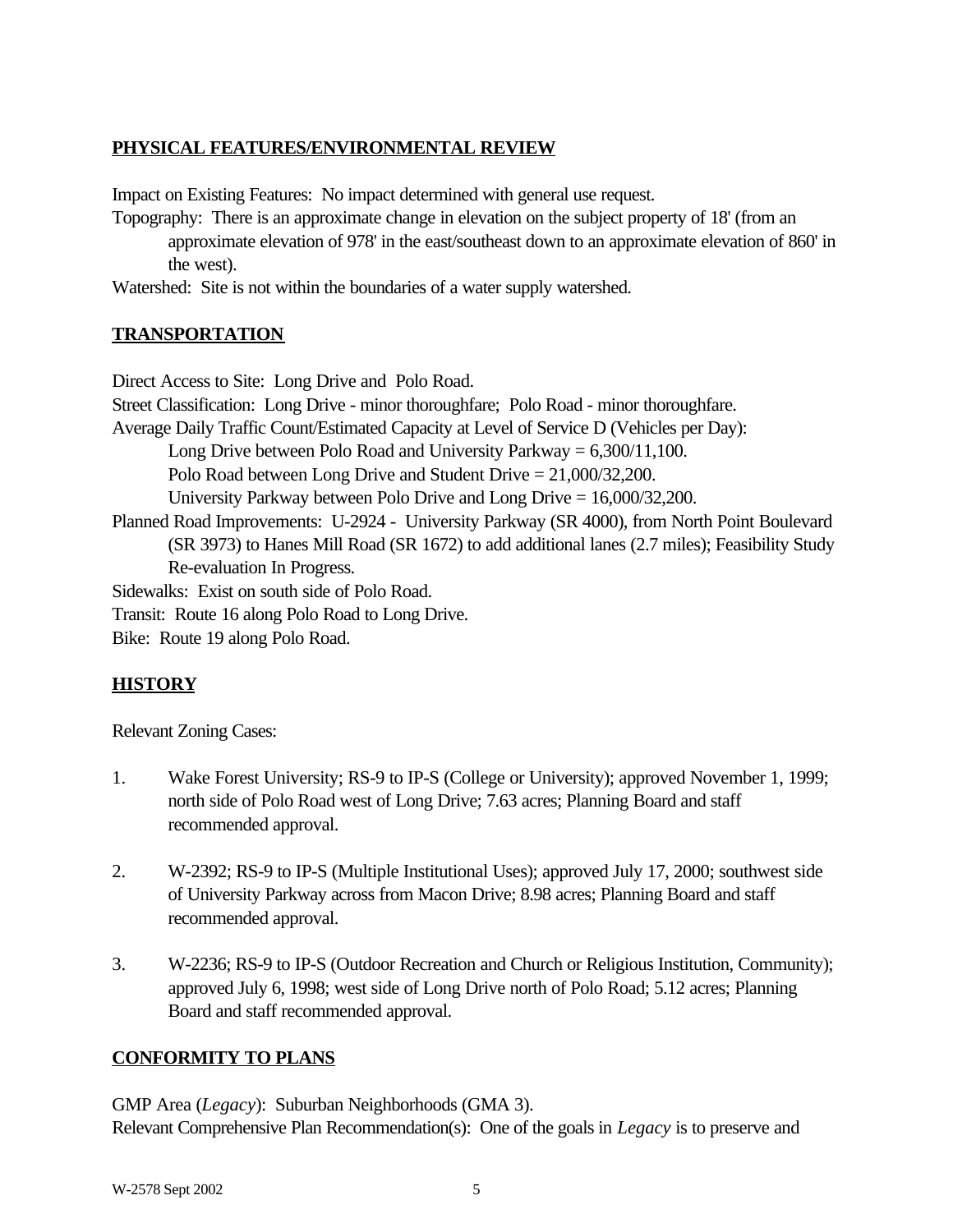enhance existing neighborhoods and protect them through the creation of opportunities and incentives for their rehabilitation, redevelopment, and revitalization.

Area Plan/Development Guide: *Polo-Reynolda Area Plan* - adopted in 1985. Relevant Development Guide Recommendation(s): The *Polo-Reynolda Area Plan* does not recommend a land use for the subject property (see Development Plan on page 28 of the plan). The property was already developed at the time the plan was written and it was not envisioned that the property would change from low-density residential (see Existing Land Use

on page 4 of the plan). As a result, the land use plan does not address the possible redevelopment of the property.

## **ANALYSIS**

This request is to rezone one acre on the northeast corner of Polo Road and Long Drive from RS-9 to IP. The site is situated between Wake Forest University, First Assembly of God Church, and some single family homes. Immediately surrounding the property is general use IP zoning. Across Polo Road is Campus zoning. There is a small amount of RS-9 single family zoning in the immediate area. Many of the single family homes in the area have been rezoned to IP and IP-S in recent years.

The area is comprised largely of institutional and campus uses. The current request is consistent with the character of the adjacent community and the site is not addressed directly in the area plan. IP zoning at this location would be consistent with most of the existing zoning on the block.

Staff considered the possible benefits of special use zoning for this site. Through discussion it was determined that special use was not necessary for the following reasons: If the First Assembly of God Church is to develop the site, a site plan must be submitted for the Planning Board Review process, and any technical and design considerations would be made at that time. The site is also bordered on two sides by general use IP zoning.

### **FINDINGS**

- 1. Request is to rezone one acre on the northeast corner of Polo Road and Long Drive from RS-9 to IP.
- 2. Immediately surrounding the property is general use IP zoning.
- 3. The area is comprised largely of institutional and campus uses.
- 4. The current request is consistent with the character of the surrounding area.

## **STAFF RECOMMENDATION**

### Zoning: **APPROVAL**.

### **PUBLIC HEARING**